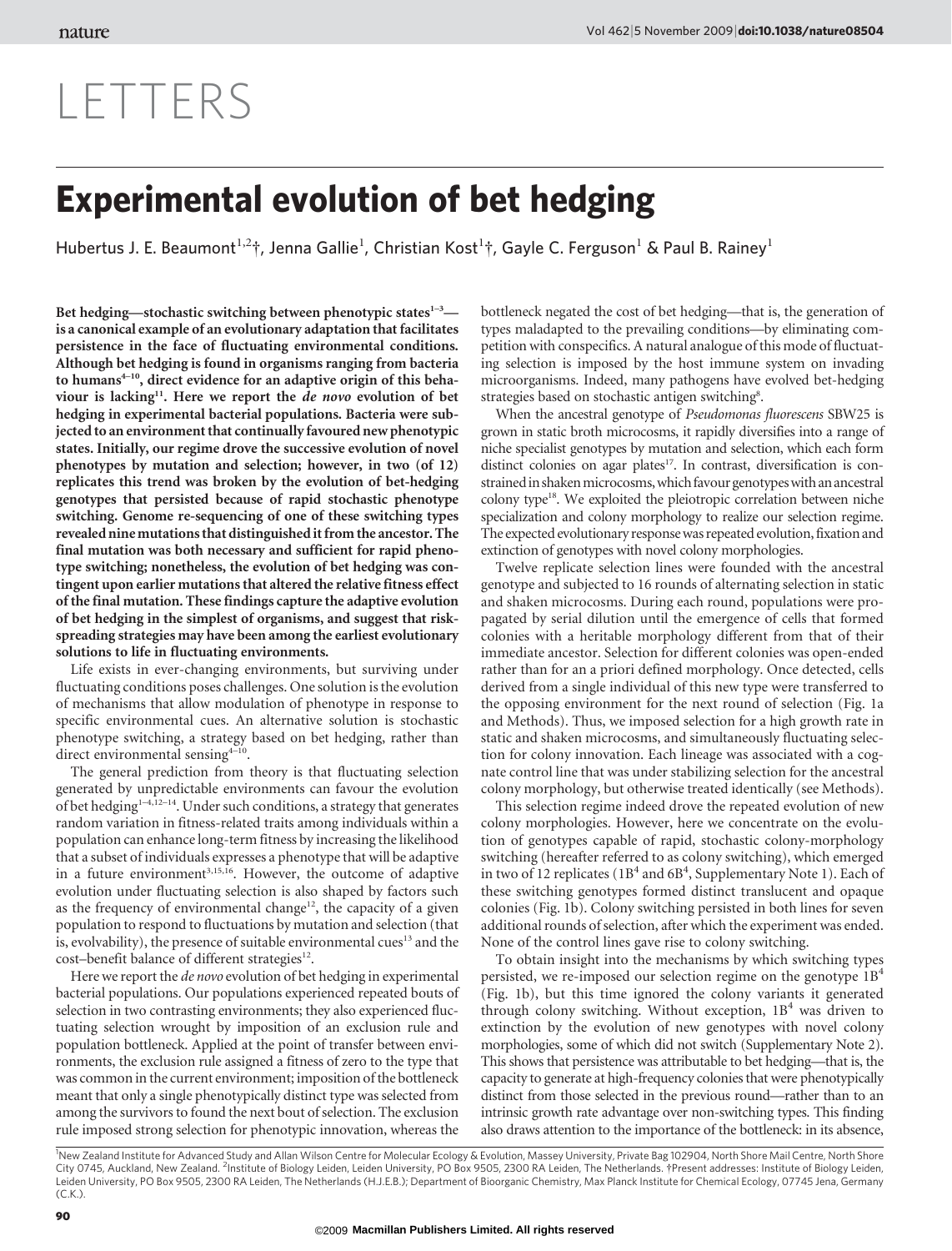

Figure 1 | Colony morphology evolution. a, Populations were propagated in static or shaken (red arrow) microcosms, and periodically screened for cells that form novel colony types, a prerequisite for passage to the opposing environment (the exclusion rule). Propagation between environments occurred by transfer of cells taken from a single, numerically dominant, novel colony (the bottleneck). b, From left: translucent, sectored and opaque colonies of a bet-hedging genotype (1B<sup>4</sup>). Sectored colonies, which resulted from stochastic capsule-expression switching during formation of the colony, were counted as opaque. Scale bar, approximately 2 mm. c, Capsulated and non-capsulated cells of  $1B<sup>4</sup>$  (phase-contrast light microscopy with negative capsule staining). The proportions of capsulated cells in colonies produced by the original ancestor  $(1A^0)$  and immediate ancestor  $(1A^4)$  of  $1B^4$  were three orders of magnitude lower ( $n = 5$ , 500 cells examined per colony, binomial 95% confidence intervals 0.0010–0.0037 and 0.0028–0.0057, respectively). Scale bar, approximately 10  $\mu$ m.

 $1B<sup>4</sup>$  would have been eliminated by non-switching genotypes with faster growth rates.

The serendipitous discovery that centrifugation of  $1B<sup>4</sup>$  cells resulted in two discrete fractions prompted microscopic examination (Supplementary Method 2), which revealed that  $1B<sup>4</sup>$  produced both capsulated  $(Cap^+)$  and non-capsulated  $(Cap^-)$  cells (Fig. 1c). Opaque colonies contained a higher proportion of  $Cap<sup>+</sup>$  cells than translucent colonies (Fig. 2a). When cell suspensions were plated from either colony type, both gave rise to a mixture of opaque and translucent colonies; however, cell suspensions made from opaque



Figure 2 | Link between colony and cell morphology. a, Mean proportion of capsulated cells in opaque and translucent colonies of bet-hedging genotype  $1B<sup>4</sup>$  ( $n = 6$ , 100 cells examined per colony). Opaque colonies contained proportionally more capsulated cells than translucent colonies (analysis of deviance,  $F(1,10) = 61.795$ ,  $P < 0.0001$ ). Error bars, one standard deviation. b, Mean proportion of opaque colonies formed by cell suspensions prepared from the opaque and translucent colonies in **a** ( $n = 6$ , between 200 and 700 colonies examined). Cells derived from opaque colonies formed proportionally more opaque colonies (analysis of deviance,

 $F(1,10) = 11.836, P = 0.0063$ . Error bars, one standard deviation.

colonies produced a higher proportion of opaque colonies than those derived from translucent colonies (Fig. 2b). Together, this suggests that the founding cell of a colony may determine the morphology of the latter by biasing the ratio of  $\mathrm{Cap}^+$  and  $\mathrm{Cap}^-$  cells. This causal link was corroborated by transposon mutagenesis<sup>19</sup>, which also indicated that the capsules consist of colanic acid<sup>20</sup>, a previously described capsule polysaccharide (see Supplementary Method 1 and Supplementary Table 1). Colony switching in the second bet-hedging genotype also involved  $Cap^+$  and  $Cap^-$  cells.

A likely mechanism of colony switching is reversible on–off switching of capsule production. Alternatively, colony switching may involve distinct non-switching  $Cap^+$  and  $Cap^-$  genotypes that form mixed colonies upon plating owing to chance co-localization, or mixed cell-type aggregates. We distinguished between these possibilities by determining whether populations that were passed through two sequential single-cell bottlenecks produced both  $Cap^+$  and  $Cap^$ cells after each bottleneck (see Supplementary Method 2 and Supplementary Fig. 1). All replicate populations generated both cell types after each bottleneck. The probability of observing this pattern under the null hypotheses of no reversible switching is exceedingly low (one-tailed Fisher's exact test,  $P = 0.0004$ ; see Supplementary Note 3), indicating that  $1B<sup>4</sup>$  switches reversibly between Cap<sup>+</sup> and Cap<sup>-</sup>.

Although bet hedging facilitated the long-term persistence of  $1B<sup>4</sup>$ , the evolutionary emergence of this genotype required it to reach a detectable frequency within a selection round. To examine if  $1B<sup>4</sup>$  owed its emergence to a higher fitness than its immediate ancestor ( $1\text{A}^4$ ), we competed these two genotypes in static microcosms, the environment in which  $1B<sup>4</sup>$  emerged. This indicated that  $1B<sup>4</sup>$  was indeed more fit than  $1A^4$  (one-sample *t*-test,  $n = 8$ ,  $P = 0.0002$ ; Fig. 4).

Repeated single-cell bottlenecks can drive the fixation of random deleterious mutations, causing a decline in fitness. To test if this had occurred during our experiment, we measured the fitness of all genotypes in the  $1B<sup>4</sup>$  lineage relative to the original ancestor in both static and shaken microcosms (Fig. 3a). This revealed no evidence for a decrease in fitness. Interestingly, the results indicate non-transitive fitness interactions between some consecutive genotypes (for example,  $1A<sup>4</sup>$  is more fit than  $1B<sup>4</sup>$  relative to  $1A<sup>0</sup>$ , but less fit than  $1B<sup>4</sup>$  during direct competition).

Using whole-genome re-sequencing<sup>21,22</sup>, the entire 6.7-megabasepair genome of  $1B<sup>4</sup>$  (ref. 23) was analysed to unravel its mutational history. Nine mutations separating  $1B<sup>4</sup>$  from the original ancestor were identified, confirmed by Sanger sequencing, and ordered by inspection of the affected loci in the preceding genotypes (Fig. 3b). With the exception of the final mutation, all mutations involved nonsynonymous changes at loci previously demonstrated to be mutational targets in the evolution of wrinkly spreader types<sup>18,24-26</sup> (Fig. 3b). Thefinal mutation was a single non-synonymous nucleotide change in carB (Arg674Cys, Fig. 3b), which encodes the large subunit of carbamoylphosphate synthetase (CarAB, EC 6.3.5.5), a central enzyme of the pyrimidine and arginine biosynthetic pathways<sup>27</sup>.

To examine the causal connection between the carB mutation and colony switching, we introduced this mutation in the immediate ancestor  $(1A<sup>4</sup>)$  by allelic replacement. The engineered genotype displayed colony switching (Fig. 3g). Conversely, reversion of the carB mutation in  $1B<sup>4</sup>$  to wild type abolished colony switching (Fig. 3h). This demonstrates that the *carB* mutation is sufficient and necessary to cause stochastic colony morphology switching in  $1A<sup>4</sup>$ .

Although the exact mechanism of colony switching remains to be elucidated, two lines of evidence suggest that switching might be controlled epigenetically, rather than by a mutable locus8. First,  $Cap^+$  and  $Cap^-$  cells were identical at the *carB* locus. Second, neither transposon mutagenesis nor genome re-sequencing showed evidence of the involvement of mutable loci (Supplementary Method 1).

If the carB mutation is the sole cause of the evolution of colony switching from 1A<sup>4</sup>, it must confer not only colony switching but also the requisite high fitness in static microcosms in this genetic background. To assess this, we introduced the mutant carB allele in  $1A<sup>4</sup>$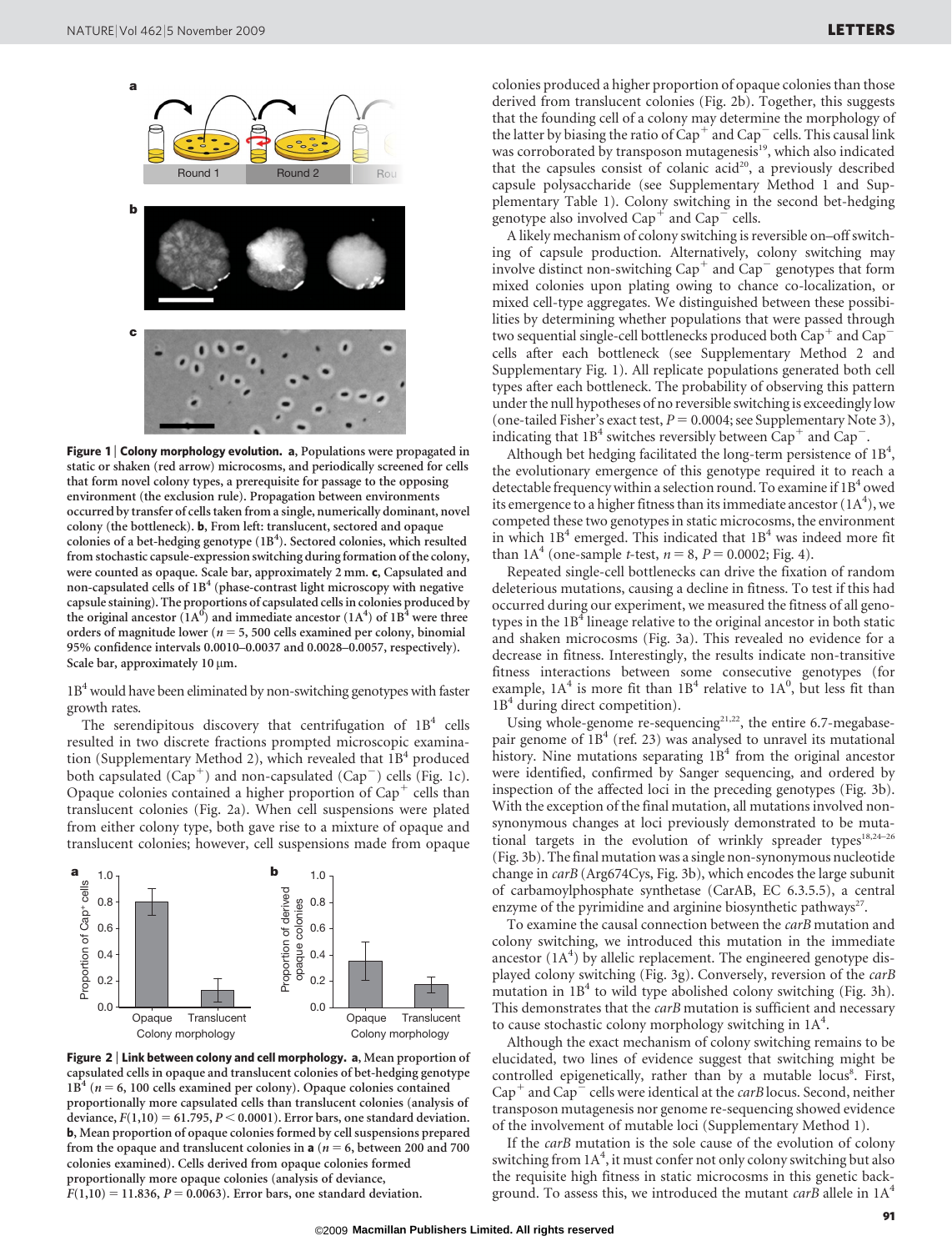

Figure 3 <sup>|</sup> Fitness, mutational history and effects of the carB mutation in a bet-hedging lineage. a, Fitness of each genotype in a bet-hedging lineage  $(1B<sup>4</sup>)$  measured relative to the original ancestor  $(1A<sup>0</sup>)$  in shaken (dark circles) and static (light circles) microcosms. Light bars, genotypes that evolved in static microcosms (1B"); dark bars, genotypes that evolved in shaken microcosms ( $1A<sup>n</sup>$ ). Fitness of  $1B<sup>4</sup>$  in static microcosms founded with predominantly capsulated (yellow circles,  $Cap<sup>+</sup>$  proportion = 0.688, 95% confidence interval 0.417–0.872) or non-capsulated cells (purple circles,  $Cap<sup>+</sup> proportion = 0.013, 95% confidence interval 0.004–0.031) did not$ differ significantly. Asterisks, significant deviation from 1 (dashed line;  $P \le 0.05$ , one-sample *t*-tests,  $n = 3$ ). Error bars, one standard deviation. **b**, Mutations identified by genome re-sequencing of  $1B<sup>4</sup>$  and ordered through analysis of the preceding genotypes. Each round of selection caused a genetic change readily explained by existing knowledge of the genetic causes of the WS phenotype<sup>18,24-26</sup>. c-h, Colonies of (c) original ancestral genotype, (d) immediate ancestor of bet-hedging genotype, (e) bet-hedging genotype, (f) original ancestral genotype with mutated  $carB$ , (g) immediate ancestor of bet-hedging genotype with mutated carB and (h) bet-hedging genotype with wild-type *carB*. Colonies were photographed at the same magnification.

and competed the resulting genotype against  $1A<sup>4</sup>$ . This showed that the *carB* mutation increases the fitness of  $1A<sup>4</sup>$  (one-sample *t*-test,  $n = 9$ ,  $P = 0.0013$ ; Fig. 4). Moreover,  $1B<sup>4</sup>$  with a wild-type *carB* allele had a lower fitness relative to  $1B<sup>4</sup>$ , confirming that the *carB* mutation was essential for the increased fitness of this genotype (one-sample *t*-test,  $n = 9$ ,  $P = 0.0004$ ; Fig. 4). Together, these results indicate that the fitness effect of the carB mutation is sufficient to explain the emergence of  $1B<sup>4</sup>$  to a detectable frequency.

Colony switching was caused by a single point mutation but nonetheless took nine rounds of selection to evolve. This led us to question the importance of the previously fixed mutations<sup>28</sup>. To study this, one round of the evolutionary experiment was repeated from both  $1A<sup>4</sup>$  and the original ancestor ( $1A^0$ ). Colony switching evolved from  $1A^4$  (3 from 36 replicates), but never from the ancestral genotype (0 from 138 replicates), indicating that these genotypes differed in their capacity to give rise to colony switching (two-tailed Fisher's exact test,  $P = 0.0083$ ).

The reliance on previously fixed mutations might stem from epistatic interactions essential for the carB mutation to cause colony switching or to confer the requisite fitness benefit in static microcosms.



Figure 4 <sup>|</sup> Relative fitness of evolved and engineered strains. Box plot of the fitness of a bet-hedging genotype relative to its immediate ancestor  $({\rm 1B^4}$ versus  $1A<sup>4</sup>$ ), and the fitness effects of mutated *carB* in the immediate ancestor of the bet-hedging genotype ( $1A<sup>4</sup>$ mut versus  $1A<sup>4</sup>$ ), wild-type *carB* in  $1B<sup>4</sup>$  (1B<sup>4</sup>WT versus  $1B<sup>4</sup>$ ) and mutated *carB* in the original ancestor (1A<sup>0</sup>mut versus 1A<sup>0</sup>). All fitness assays were performed in static microcosms. Values greater than 1 (dashed line) indicate a higher relative fitness of the first competitor. Key: median (horizontal lines in boxes), interquartile range (boxes), 90th and 10th percentiles (vertical bars), significant deviation from 1  $(***P \le 0.001, **P \le 0.01$ ; see text for statistics).

We distinguished between these hypotheses by introducing the *carB* mutation in 1A<sup>0</sup>. In this background it did cause colony switching (Fig. 3f) but appeared not to confer a significant fitness increase (Fig. 4). The latter was confirmed by a direct statistical comparison with the effect of the *carB* mutation in  $1A<sup>4</sup>$  (analysis of covariance, the larger variance of the  $1A<sup>0</sup>$  data is explained by a covariate), which identified a significant epistatic interaction (analysis of deviance,  $F(1,16) = 8.536$ ,  $P = 0.01$ ), and indicated that the *carB* mutation is beneficial in  $1A<sup>4</sup>$  but deleterious in  $1A<sup>0</sup>$  (Supplementary Note 4). We conclude that the evolutionary history of  $1A<sup>4</sup>$  'set the stage' for the evolution of stochastic colony morphology switching by altering the relative fitness effect of the carB mutation.

Owing to the historical nature of the evolutionary process, the origins of most adaptive phenotypes are obscure<sup>11</sup>. Here we have provided a mechanistic account of the adaptive evolution of a widespread trait<sup>4–10</sup>. Bet hedging arose as an adaptation to fluctuating selection imposed by an exclusion rule and bottleneck, two population processes that are likely to play a key role in the evolution of stochastic phenotype switching in nature. Insight into the underlying molecular details reveals how evolution tinkered with central metabolism to generate a strategy that could reasonably—one might think—have taken tens of thousands of generations to evolve. The rapid and repeatable evolution of bet hedging during our experiment suggests it may have been among the earliest evolutionary solutions to life in variable environments, perhaps even preceding the evolution of environmentally responsive mechanisms of gene regulation.

#### METHODS SUMMARY

P. fluorescens SBW25 (ref. 23) was grown in glass microcosms containing liquid medium. During each selection round, populations were propagated by transfer of a sample to a fresh microcosm. Parallel with each transfer, populations were checked for the presence of cells that formed new colony types. Identification of a colony different from that with which the selection round had been started marked the end of a selection round. Cells from these colonies were stored, and used to found the next selection round in the opposing environment. This procedure was repeated 15 times. Control lines were continually selected in shaken microcosms and always propagated by transfer of cells from colonies of the ancestral type. Relative fitness was measured in competition assays, using colony morphology or a neutral marker<sup>29</sup> to distinguish genotypes, and expressed as the ratio of Malthusian parameters<sup>30</sup>.

Full Methods and any associated references are available in the online version of the paper at<www.nature.com/nature>.

#### Received 7 July; accepted 15 September 2009.

1. Cohen, D. Optimizing reproduction in a randomly varying environment. J. Theor. Biol. 12, 119–129 (1966).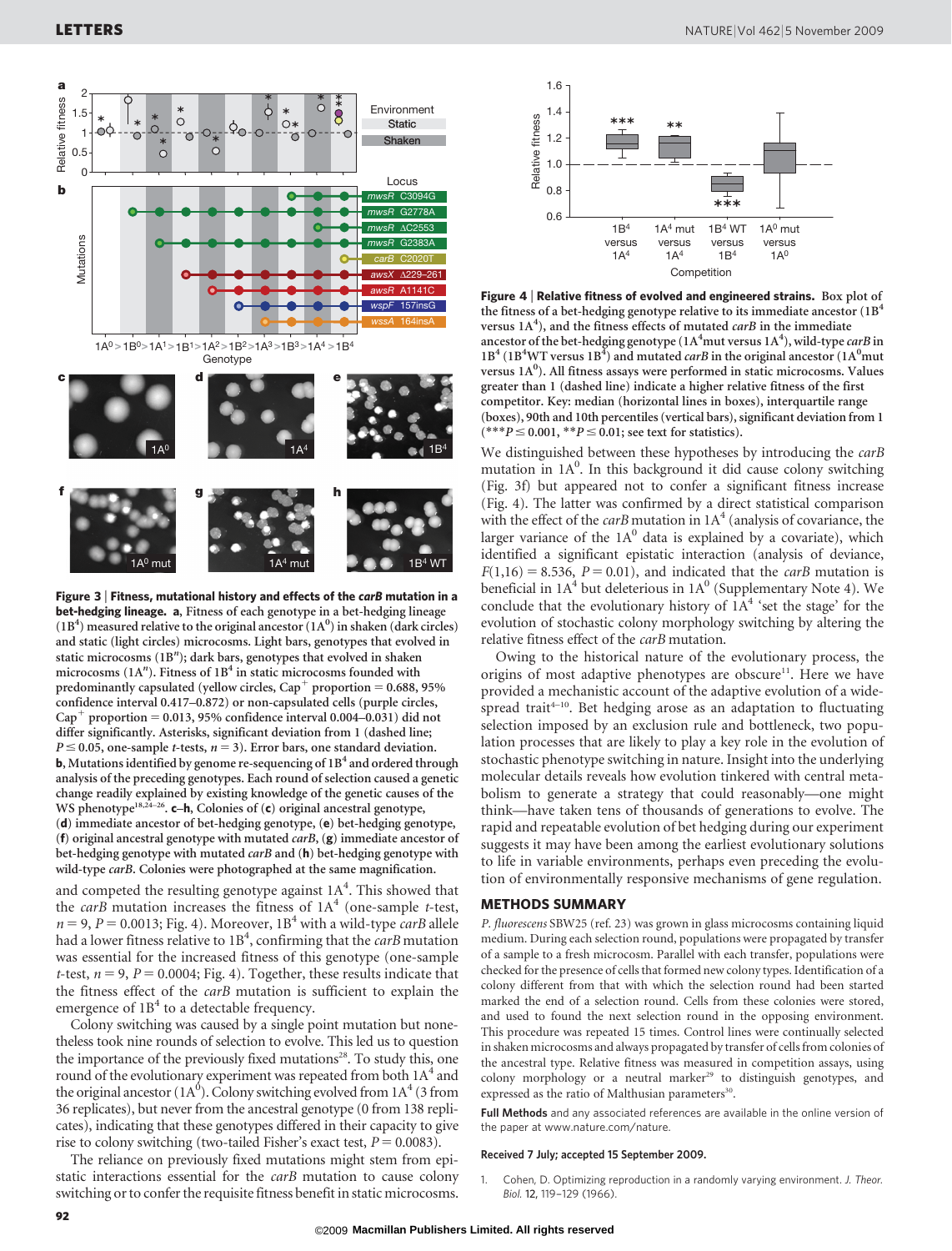- 2. Seger, J. & Brockmann, H. J. in Oxford Surveys in Evolutionary Biology, Vol. 4 (eds Harvey, P. & Partridge, L.) 182–211 (Oxford Univ. Press, 1987).
- 3. Slatkin, M. Hedging one's evolutionary bets. Nature 250, 704–705 (1974).
- 4. Ackermann, M. et al. Self-destructive cooperation mediated by phenotypic noise. Nature 454, 987–990 (2008).
- 5. Danforth, B. N. Emergence dynamics and bet hedging in a desert bee, Perdita portalis. Proc. Natl Acad. Sci. USA 266, 1985–1994 (1999).
- 6. Friedenberg, N. A. Experimental evolution of dispersal in spatiotemporally variable microcosms. Ecol. Lett. 6, 953–959 (2003).
- 7. Hairston, N. G. & Munns, W. R. The timing of copepod diapause as an evolutionary stable strategy. Am. Nat. 123, 733–751 (1984).
- 8. Moxon, E. R., Rainey, P. B., Nowak, M. A. & Lenski, R. E. Adaptive evolution of highly mutable loci in pathogenic bacteria. Curr. Biol. 4, 24–33 (1994).
- 9. Tonegawa, S. Somatic generation of antibody diversity. Nature 302, 575–581 (1983).
- 10. Venable, D. L. Bet hedging in a guild of desert annuals. Ecology 88, 1086–1090  $(2007)$
- 11. Gould, S. J. & Lewontin, R. C. The spandrels of San Marco and the Panglossian paradigm: a critique of the adaptationist programme. Proc. R. Soc. Lond. B 205, 581–598 (1979).
- 12. Kussell, E. & Leibler, S. Phenotypic diversity, population growth, and information in fluctuating environments. Science 309, 2075–2078 (2005).
- 13. Wolf, D. M., Vazirani, V. V. & Arkin, A. P. Diversity in times of adversity: probabilistic strategies in microbial survival games. J. Theor. Biol. 234, 227–253 (2005).
- 14. Meyers, L. A. & Bull, J. J. Fighting change with change: adaptive variation in an uncertain world. Trends Ecol. Evol. 17, 551–557 (2002).
- 15. Acar, M., Mettetal, J. T. & van Oudenaarden, A. Stochastic switching as a survival strategy in fluctuating environments. Nature Genet. 40, 471–475 (2008).
- 16. Balaban, N. Q., Merrin, J., Chait, R., Kowalik, L. & Leibler, S. Bacterial persistence as a phenotypic switch. Science 305, 1622–1625 (2004).
- 17. Rainey, P. B. & Travisano, M. Adaptive radiation in a heterogeneous environment. Nature 394, 69–72 (1998).
- 18. Spiers, A. J., Kahn, S. G., Bohannon, J., Travisano, M. & Rainey, P. B. Adaptive divergence in experimental populations of Pseudomonas fluorescens. I. Genetic and phenotypic bases of wrinkly spreader fitness. Genetics 161, 33–46 (2002).
- 19. Giddens, S. R. et al. Mutational activation of niche-specific genes provides insight into regulatory networks and bacterial function in a complex environment. Proc. Natl Acad. Sci. USA 104, 18247–18252 (2007).
- 20. Stevenson, G., Andrianopoulos, K., Hobbs, M. & Reeves, P. R. Organization of the Escherichia coli K-12 gene cluster responsible for production of the extracellular polysaccharide colanic acid. J. Bacteriol. 178, 4885–4893 (1996).
- 21. Albert, T. J. et al. Mutation discovery in bacterial genomes: metronidazole resistance in Helicobacter pylori. Nature Methods 2, 951–953 (2005).
- 22. Bentley, D. R. et al. Accurate whole human genome sequencing using reversible terminator chemistry. Nature 456, 53–59 (2008).
- 23. Silby, M. W. et al. Genomic and genetic analyses of diversity and plant interactions of Pseudomonas fluorescens. Genome Biol. 10, R51 (2009).
- 24. Bantinaki, E. et al. Adaptive divergence in experimental populations of Pseudomonas fluorescens. III. Mutational origins of wrinkly spreader diversity. Genetics 176, 441–453 (2007).
- 25. Goymer, P. et al. Adaptive divergence in experimental populations of Pseudomonas fluorescens. II. Role of the GGDEF regulator WspR in evolution and development of the wrinkly spreader phenotype. Genetics 173, 515–526 (2006).
- 26. McDonald, M. J., Gehrig, S. M., Meintjes, P. L., Zhang, X. X. & Rainey, P. B. Adaptive divergence in experimental populations of Pseudomonas fluorescens. IV. Genetic constraints guide evolutionary trajectories in a parallel adaptive radiation. Genetics (in the press).
- 27. Mergeay, M., Gigot, D., Beckman, J., Glansdorff, N. & Pierard, A. Physiology and genetics of carbamoylphosphate synthesis in Escherichia coli K-12. Mol. Gen. Genet. 133, 299–316 (1974).
- 28. Blount, Z. D., Borland, C. Z. & Lenski, R. E. Historical contingency and the evolution of a key innovation in an experimental population of Escherichia coli. Proc. Natl Acad. Sci. USA 105, 7899–7906 (2008).
- 29. Zhang, X. X. & Rainey, P. B. Construction and validation of a neutrally-marked strain of Pseudomonas fluorescens SBW25. J. Microbiol. Methods 71, 78–81 (2007).
- 30. Lenski, R. E., Rose, M. R., Simpson, S. C. & Tadler, S. C. Long-term experimental evolution in Escherichia coli. I. Adaptation and divergence during 2,000 generations. Am. Nat. 138, 1315–1341 (1991).

Supplementary Information is linked to the online version of the paper at <www.nature.com/nature>.

Acknowledgements We thank T. F. Cooper, M. R. Goddard and D. Refardt for discussion; M. Gray, A. Hurman and G. E. M. Lamers for technical assistance; M. Ackermann, P. M. Brakefield, T. Fukami, S. Rossell and B. J. Zwaan for comments on the manuscript; T. J. M. Van Dooren for statistical advice; F. Bertels for computational analysis of Solexa data; and E. Libby for theoretical insight. This work was supported by the Marsden Fund Council from government funding administered by the Royal Society of New Zealand. H.J.E.B. is supported by a Veni Fellowship from The Netherlands Organisation for Scientific Research (NWO). J.G. was supported by a Bright Futures Scholarship from the New Zealand Foundation for Research, Science and Technology. C.K. was supported by a Feodor Lynen Fellowship from the Alexander von Humboldt Foundation, Germany. G.C.F. is supported by a Postdoctoral Fellowship from the New Zealand Foundation for Research, Science and Technology.

Author Contributions H.J.E.B. and P.B.R. conceived the research and wrote the manuscript. H.J.E.B. conducted the main selection experiment, examined the relation between cell and colony morphology, investigated reversible switching, performed genome analysis and contributed to allelic replacements. J.G. determined  $Cap<sup>+</sup>$  cell proportions, performed transposon mutagenesis and integration-site identification, confirmed and ordered the mutations, performed allelic replacements, and contributed to fitness assays. C.K. and G.C.F. performed fitness assays. All authors commented on the manuscript

Author Information Reprints and permissions information is available at <www.nature.com/reprints>. Correspondence and requests for materials should be addressed to H.J.E.B. [\(h.j.e.beaumont@biology.leidenuniv.nl\).](mailto:h.j.e.beaumont@biology.leidenuniv.nl)